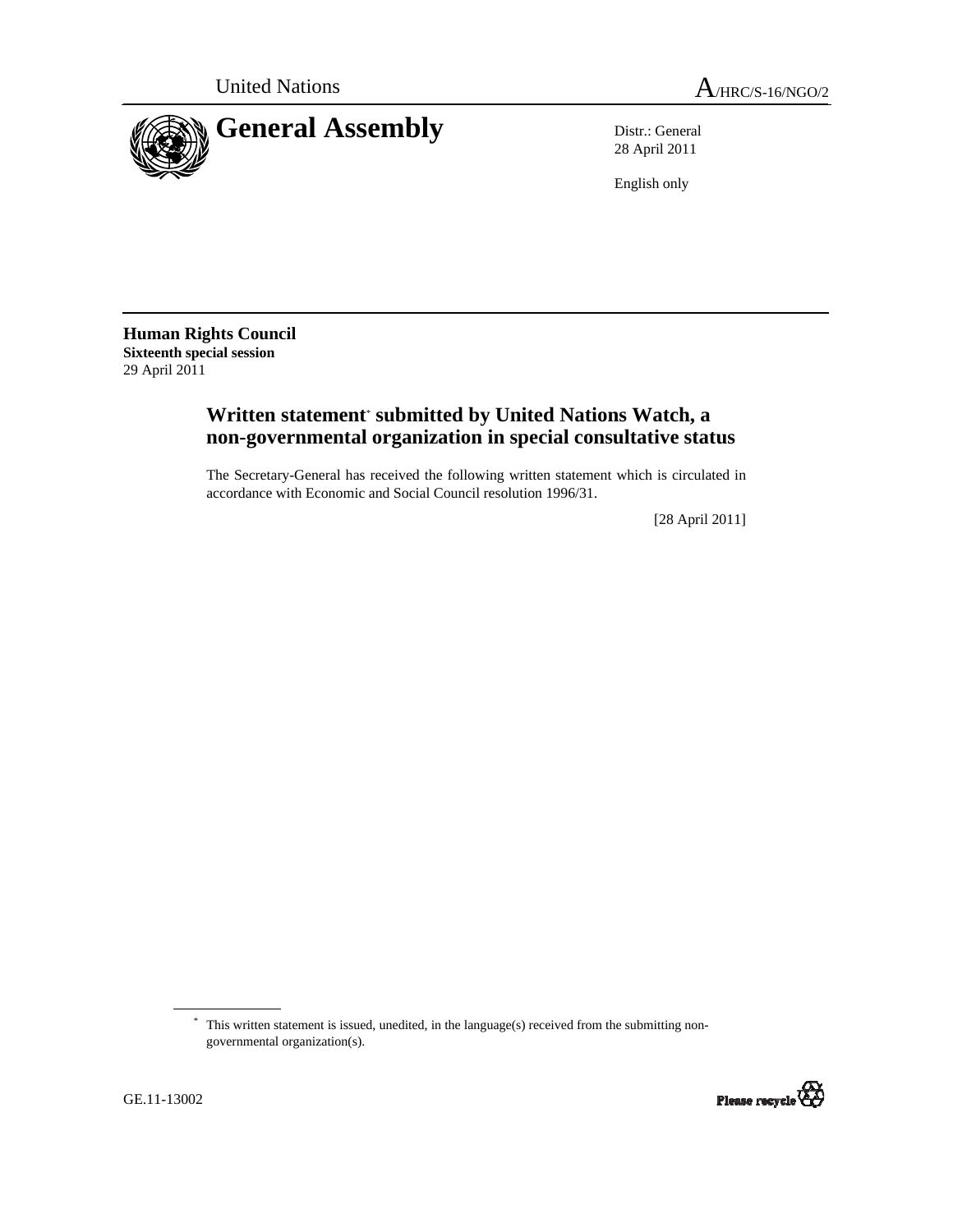# **The following statement is submitted on behalf of the International Coalition\*\* to prevent the Syrian Arab Republic's election to the UN Human Rights Council**

On May 20, 2011, the UN General Assembly will hold a vote to fill 15 of the 47 UN Human Rights Council seats, in the annual rotation of membership. The Syrian government has submitted its candidacy, and is running on an uncontested, "closed list"—one of four Asian Group candidates for the same amount of available seats—and claims to have received the official endorsement of the Asian Group. For the reasons set forth below, the International Coalition urges UN stakeholders to fulfill their international obligations and take all necessary action to defeat Syria's candidacy.

## **Election Criteria**

According to UNGA Resolution 60/251, which established the UN Human Rights Council in 2006, General Assembly members are obliged to elect states to the Council by "tak[ing] into account the candidates' contribution to the promotion and protection of human rights and their voluntary pledges and commitments made thereto." The resolution also provides that consideration ought to be given to whether the candidate can meet the obligations of Council membership, including the obligation "to uphold the highest standards in the promotion and protection of human rights."

### **Human Rights Abuses**

Under the above criteria, Syria utterly fails to qualify for membership on the Council. The claims made by Syria in its candidacy pledge are utterly false. Syria under the Assad government is a brutal police state that over four decades has perpetrated gross and systematic abuses of basic human rights against the citizens of Syria, while sponsoring terrorism abroad.

In recent weeks, as diverse citizens in cities across Syria peacefully called for freedom, the Assad government has responded with premeditated massacres against its own people, making indiscriminate use of live ammunition against defenseless citizens, including men, women and children.

Human rights activists in Syria report mass atrocities by government forces, with hundreds killed and thousands injured. For example, on March 23, security forces killed six protesters in the Omari mosque in Daraa, and opened fire on hundreds of youths. On April 17, security forces opened fire on mourners at a funeral, killing 17. On April 26, thousands of Syrian soldiers backed by tanks and snipers poured into the city of Daraa before dawn, opening fire indiscriminately on civilians, leaving many dead and injured. Thousands have been detained by the Assad government across the country, subjected to brutal arrest and torture.

Accordingly, the government of Syria is committing gross and systematic violations of the right to life as guaranteed by the Universal Declaration of Human Rights and the International Covenant on Civil and Political Rights, and trampling freedom of expression and freedom of assembly.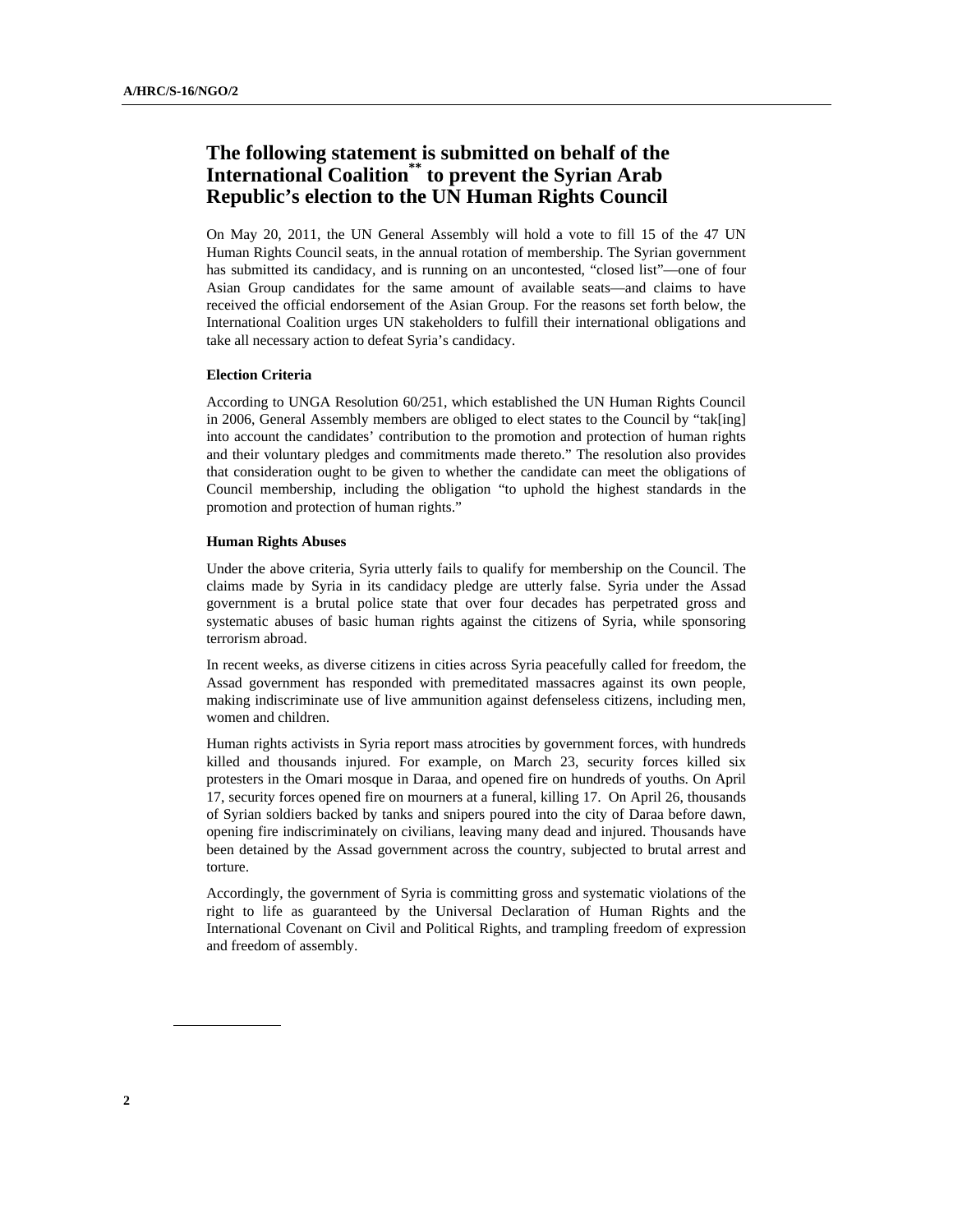#### **War Crimes and Crimes Against Humanity**

The government of Syria is committing crimes against humanity, as defined by the Explanatory Memorandum to the Rome Statute of the International Criminal Court. The Syrian government's mass killing of innocent civilians amounts to particularly odious offences which constitute a serious attack on human dignity. As confirmed by numerous testimonies collected by human rights organizations and news agencies, the Assad government's crimes against the civilian population are not isolated or sporadic events. Rather, these constitute a widespread and systematic policy and practice of atrocities, intentionally committed, including murder, political persecution and other inhumane acts which reach the threshold of crimes against humanity. These atrocities constitute gross violations of international human rights and humanitarian law on a countrywide scale amounting to war crimes and crimes against humanity.

#### **Requested Action to Protect Syria's Victims**

Accordingly, in addition to defeating Syria's candidacy for the UNHRC, we urge all UN stakeholders, including member states and high UN officials, to exercise their responsibility to protect the people of Syria from what are preventable crimes. We urge the use of all available measures and levers to end atrocities throughout the country. Specifically, we request the following:

- The UN Security Council should meet urgently to put an end to Syria's assault on the civilian population.
- The UN Human Rights Council should use this Friday's Special Session on Syria to give voice to the thousands of bloodied Syrian victims; launch an international investigation to hold accountable President Assad, other high officials of the government and military officers who may be guilty of war crimes and crimes against humanity; and condemn Syria's outrageuous candidacy for council membership.
- The UN General Assembly should respond to Syria's false declaration to it about respecting human rights (A/65/784, dated 1 March 2011) with a resolution stating the truth about the government's atrocities.
- UN Secretary-General Ban Ki-moon, US Secretary of State Hilary Clinton and EU Foreign Minister Catherine Ashton should exercise global leadership in initiating the above actions.
- UN High Commissioner for Human Rights Navi Pillay should carefully consider whether the Syrian government has exploited their recent dialogue with her in order to buy time and soften criticism; strongly condemn Syria's gross and systematic violations of human rights; take the lead by publicly pressuring the Human Rights Council Special Session to avoid repeating the May 2009 debacle where the council praised Sri Lanka instead of condemning its atrocities; and request that the human rights situation in Syria remain on the council's agenda until the government is replaced by a democratically elected government that respects universal human rights.
- The UN's Asian Group, including the Jordanian chair, should rescind its endorsement of Syria's UNHRC candidacy and apologize to the government's thousands of victims.
- Swiss President Micheline Calmy-Rey should take action on behalf of the Government of Switzerland to convene a conference of the high contracting parties to the Fourth Geneva Convention on measures to enforce the Convention to protect Syria's civilian population from assault by the country's military forces.